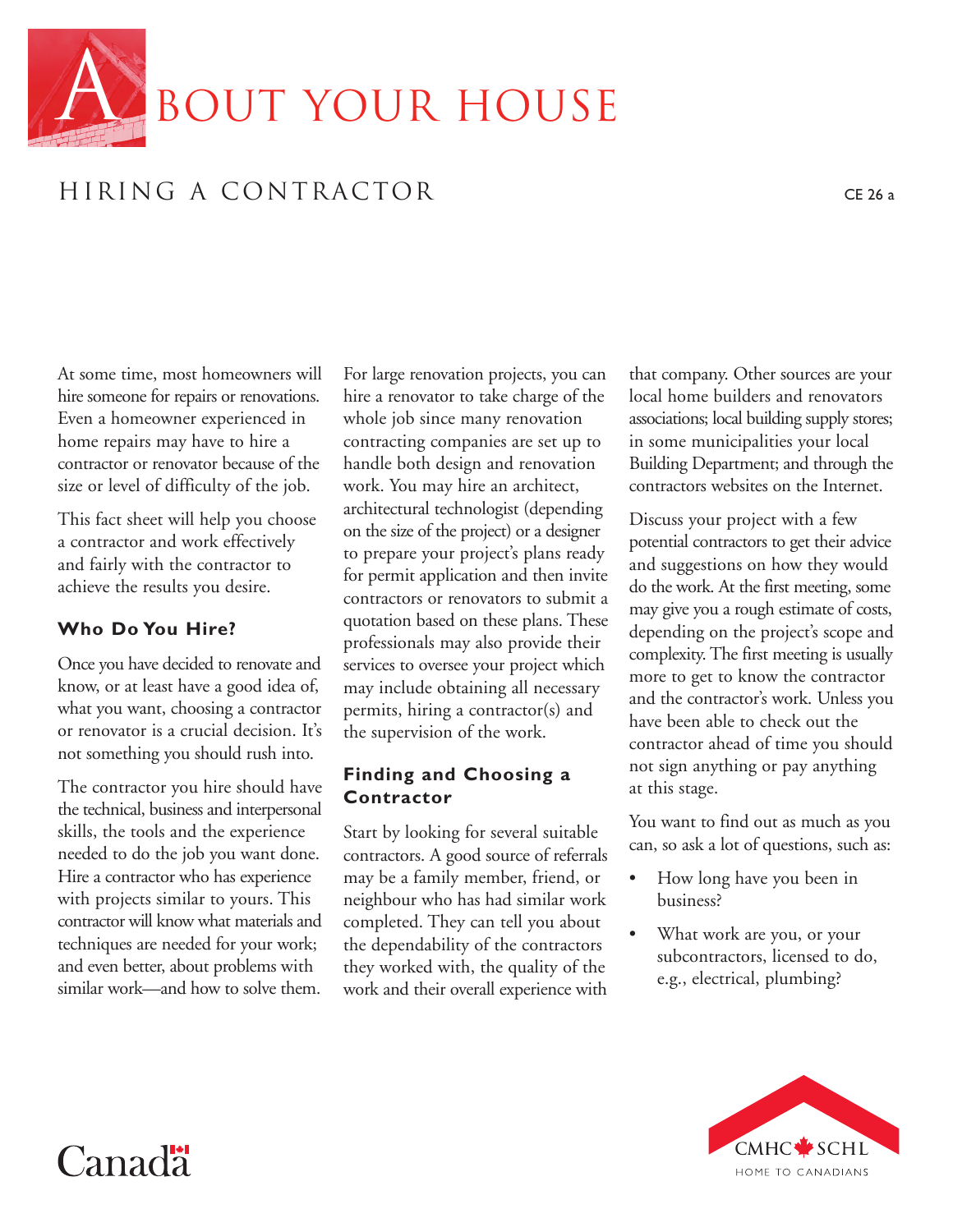- What kind of work do you specialize in?
- Have you done a similar job before?
- Will you use your own crew for the work or will you subcontract all or part of the job?
- How would you handle a specific problem related to this project (e.g. installing kitchen cabinets on your sloping floor)?
- How will you deal with the health and energy efficiency aspects of the job?
- How and when do you clean up, particularly fine dust?
- What work schedule will you follow?
- What kind of warranty do you offer and what does it cover?
- Do you carry workers' compensation and liability insurance?
- Will you provide a written contract?
- Will you take out all required permits (e.g., building, plumbing, electrical)?

You won't offend reputable firms with questions. If a contractor doesn't seem to know much about the technical details of the job or doesn't want to talk about them, you may have the wrong contractor.

If the contractor plans to do the whole job alone, make sure he or she has all the necessary skills and qualifications. Most importantly, be sure you can get along with the contractor. If you cannot communicate effectively with the contractor, things can get very tense in a lengthy project. You want a contractor who will explain what's going on as the project takes shape, who will discuss problems reasonably and who will work with you to make the result as good as it can be.

You also want someone who's willing and able to help you refine your plans where possible, resulting in a more desirable and cost-effective project. A contractor who is knowledgeable about the type of work you're doing should be able to suggest ways to get what you want and meet your budget.

The best proof of quality is satisfied customers. The contractors you decide to meet with should have references from at least three previous clients who have had similar work done. Don't accept the references at face value. Phone them and ask about their experience with the contractor and their trades people and ask them if they were satisfied with the quality of the work. Were there any problems? Did the contractor keep them informed throughout the project? Did the contractor's crew keep a clean work site? Was the work done on schedule? Were there changes to the scope of the work and if so how were they handled? Would they hire the contractor again or recommend the company to friends or family?

If the previous clients are willing, visit them to see the finished job. Their willingness itself is usually a sign that they were satisfied. Check with your local Better Business Bureau. It records complaints about contractors in your community.

## **Getting Estimates or Proposals**

How many estimates do you need? There are no hard and fast rules here. Some consumers prefer to get a number of bids before making a decision. Others find that after the interview process, there is one contractor they strongly prefer and only ask that contractor to submit a formal written estimate or proposal. What really matters is that you end up feeling that you have adequate information to make the right choice of contractor. As a general rule, with the proper drawings and specifications, three estimates will usually provide sufficient information for you to make a decision. To get estimates, especially for substantial projects, you'll need good-quality drawings and detailed specifications. You can either use an architect or designer, or you can hire a renovator who offers design services as well as renovation services. In this latter case the drawings can become part of the overall contract if you hire the renovator for the entire job. But you don't have to use the same renovator for the work. Should you choose to use the set of drawings provided by this renovator to obtain other estimates, you may be required to pay for them.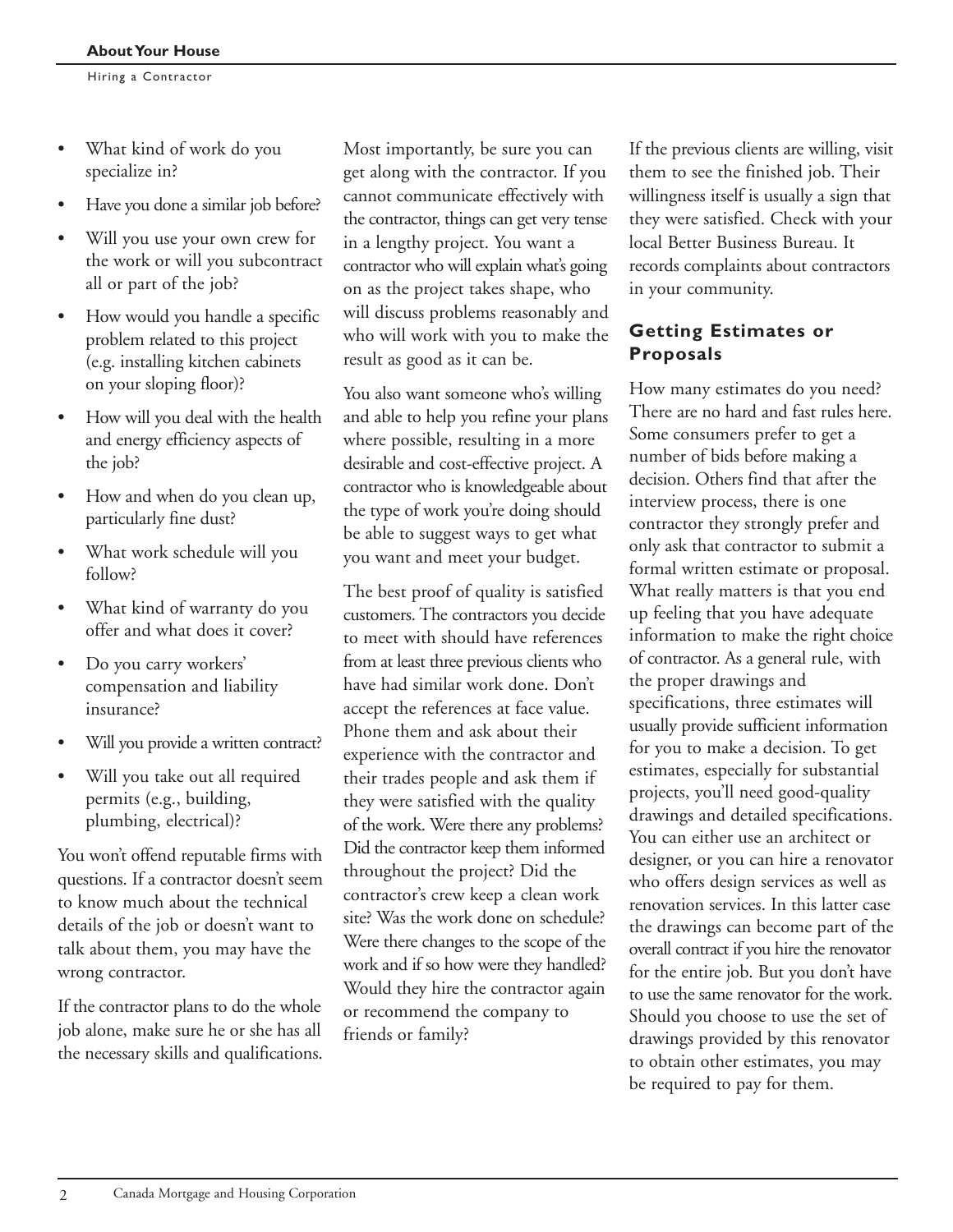Even with a small project, a set of written specifications is needed. Be as specific as you can: what type of flooring, what kind and brand of doors and windows, what kind of finishes you want.

For a large project, it can take two to three weeks for a contractor to prepare an estimate. Ask the contractor to submit it in person so you can discuss the estimate with them. Compare the estimate carefully and make sure that everything you ask for is in the estimate. It should include everything that the contractor will have to do to complete the job. Assume that anything not listed is not included in the price. As well, make sure the contractor provides you with a construction schedule.

In some cases, a contractor will give you a "fixed price" quote. A fixed price includes all the materials, labour, equipment and fees, plus contingencies, overhead and profit. In some cases allowances are established for items which you have yet to select, e.g., flooring and light fixtures. The allowance, which is only an estimate, is later adjusted once you have made your final selection.

If it is difficult to estimate just how much the job will cost— for example, for an old house that might need extra work—you can use the "cost-plus method" for contracts.

In a cost-plus contract, you pay the contractor the actual cost for labour, materials, equipment and a percentage for overhead and profit. Cost-plus contracts leave costs open-ended, so it's best to set a limit so costs don't get out of hand.

Remember, renovation may uncover hidden problems, so make sure you include a contingency budget to cover unforeseen costs.

Another option is a design/build contract, in which a renovator designs and carries out the whole project. You can use either a fixed price or cost-plus contract, again with a set cost limit.

Don't automatically choose the contractor who gives the lowest estimate. It may be unrealistically low. The contractor may not have understood the project, may be underestimating what it will take to complete the work, or simply trying to get a price advantage over the competitors. In any case, you could risk unexpected and additional costs, or you may end up with a job that leaves you unsatisfied.

Look for a fair price. Factor in any differences in what the contractors are offering and the skills they bring to the job. Then add the intangibles: reputation, willingness to make suggestions and offer advice, the likelihood of standing behind the work. Choose the contractor you feel will give you the best overall value for your money.

# **Get it in Writing**

Do not be tempted by a contractor who doesn't have an address, doesn't want a written contract and offers a discount if you pay cash. This type of underground economy transaction involves many risks and pitfalls that offset any savings to the homeowner.

For example, contractors who insist on cash may be unlicensed and uninsured; and without a written contract your cash advances are unprotected. They could neglect to get the required permits or inspections. Product warranties may not be valid if a recognized contractor does not install the items.

As well, an underground contractor may do poor work and create health and safety problems. If one of the contractor's crew is improperly trained, is injured on the job or damages your property or a neighbour's property, your homeowner's insurance policy might not cover you and you could be liable.

A cash deal may leave you with no legal recourse if something goes wrong or the work isn't satisfactory, or if the contractor walks off the job without finishing it. In fact, it makes it difficult for you to prove the contractor was ever there. And after you have paid the contractor, you may find that materials haven't been paid for or workers haven't been paid—and you are responsible for the bills. For your own protection and peace of mind, it's best to deal in a legal and responsible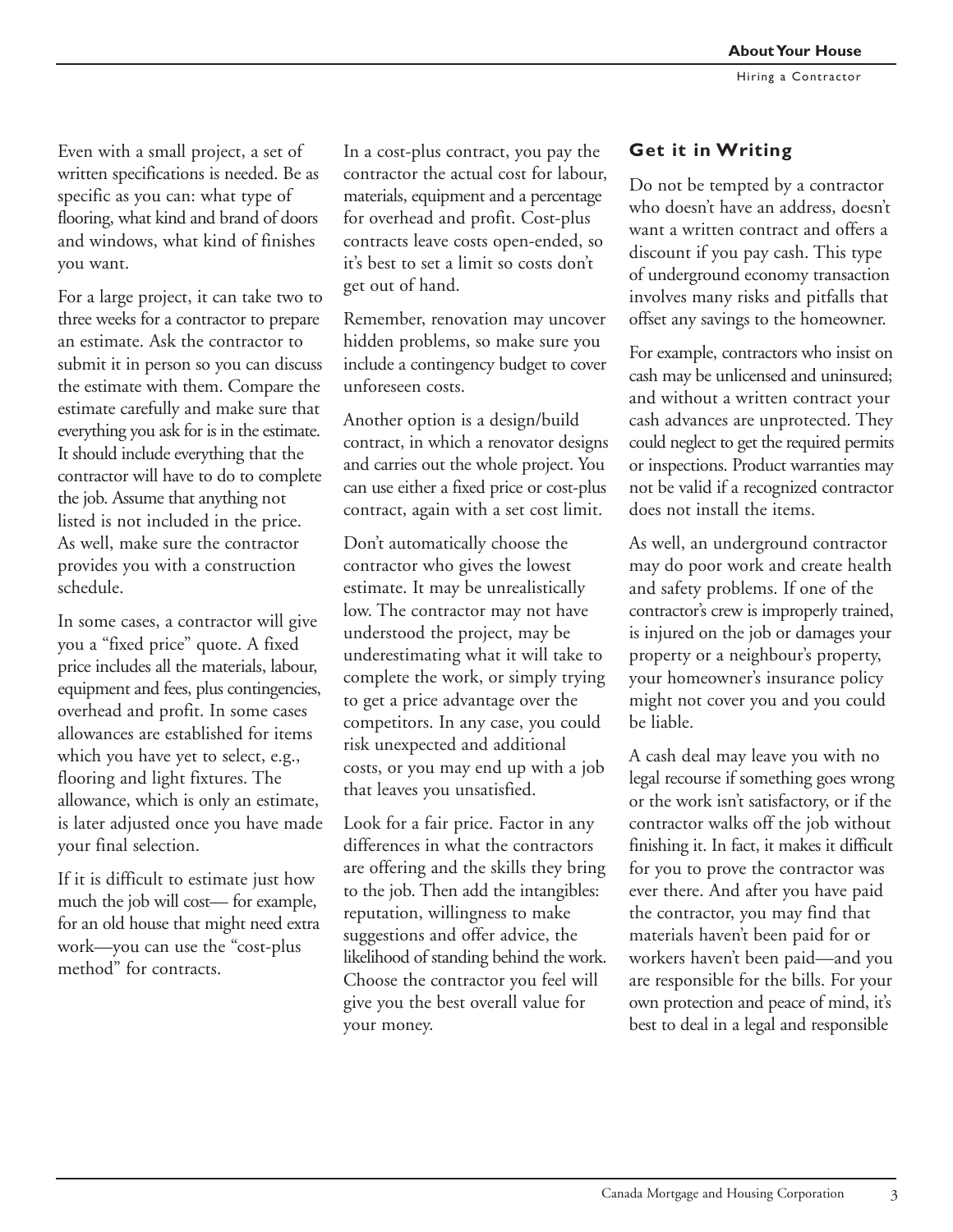way—always get it in writing. For more information see "*Get it in Writing*!" (Refer to the back page of this document.)

# **The Contract**

A detailed written contract between you and the contractor you hire is essential to any renovation or home repair project, no matter its size. Even the smallest job should be put in writing. For detailed information as to what should be included in a contract, making payments and to see an example of a contract refer to the *About Your House* titled *Sample Renovation Contract.*

# **Completion Certificate**

When the job is finished, the contractor may ask you to sign a certificate of completion. Don't sign it until you have thoroughly inspected the work. If the contractor has to return later to finish a few minor details, you should note this, and if appropriate, holdback a portion to cover the outstanding work.

Professional contractors offer a warranty on their work and will come back if something goes wrong.

# **Holdbacks**

There are three types of holdbacks:

1. **Builders Lien Holdback**—This type of holdback is intended to provide homeowners with protection should sub-contractors or suppliers place liens against the property to secure payment for work performed, and who may not have been paid by the General Contractor, for their services. This allows a period of time, after the project is substantially completed, for them to make any required claim. At times, the general contractor will arrange for these funds to be held in trust by a lawyer. Where there are no sub-contractors or suppliers involved with the project, this requirement will not apply.

Note: The Builders Lien Holdback funds cannot be used to correct deficiencies. Each province has its own regulations regarding this type of holdback.Verify with your Provincial Authority for such rules and/or regulations in your respective area.

2. **Deficiency Holdback**—When a project is substantially complete, there will often be a number of items that are incomplete and/or which may need to be corrected. It is a standard procedure to holdback a reasonable amount of money (e.g. cost per item or a percentage of the total cost of the project) to cover the cost for these items. Once these items have been satisfactorily completed, complete payment is forwarded to your contractor.

3. **Seasonal or Delivery Holdback**— Depending on the time of the year (season) that your project is carried out, there may be items that cannot be completed (i.e. exterior painting, landscaping, etc.) and/or there may be products/material that are not readily available. In these situations, it is standard procedure to holdback payment(s) equalling the cost of the items remaining to be completed.

#### **Working with your Contractor**

Once the job is under way, you'll see a lot of your contractor and the crew. The job will go much better if there is mutual respect and you co-operate with them. Talk with the contractor, so you know what's going on and what might be needed from you an empty driveway so the delivery van can bring in the new bathtub, for example. But don't call every five minutes. Make a list of your questions and save them for a time which you are both available.

In spite of a clear, detailed contract, disputes can, and occasionally do, arise for any number of reasons. Good communication can go a long way in settling any disagreements between you and your contractor. As a first step, you should sit down together to discuss the problem calmly and seek a solution that you both can live with comfortably. This is usually the fastest, least expensive and ultimately, most satisfactory approach.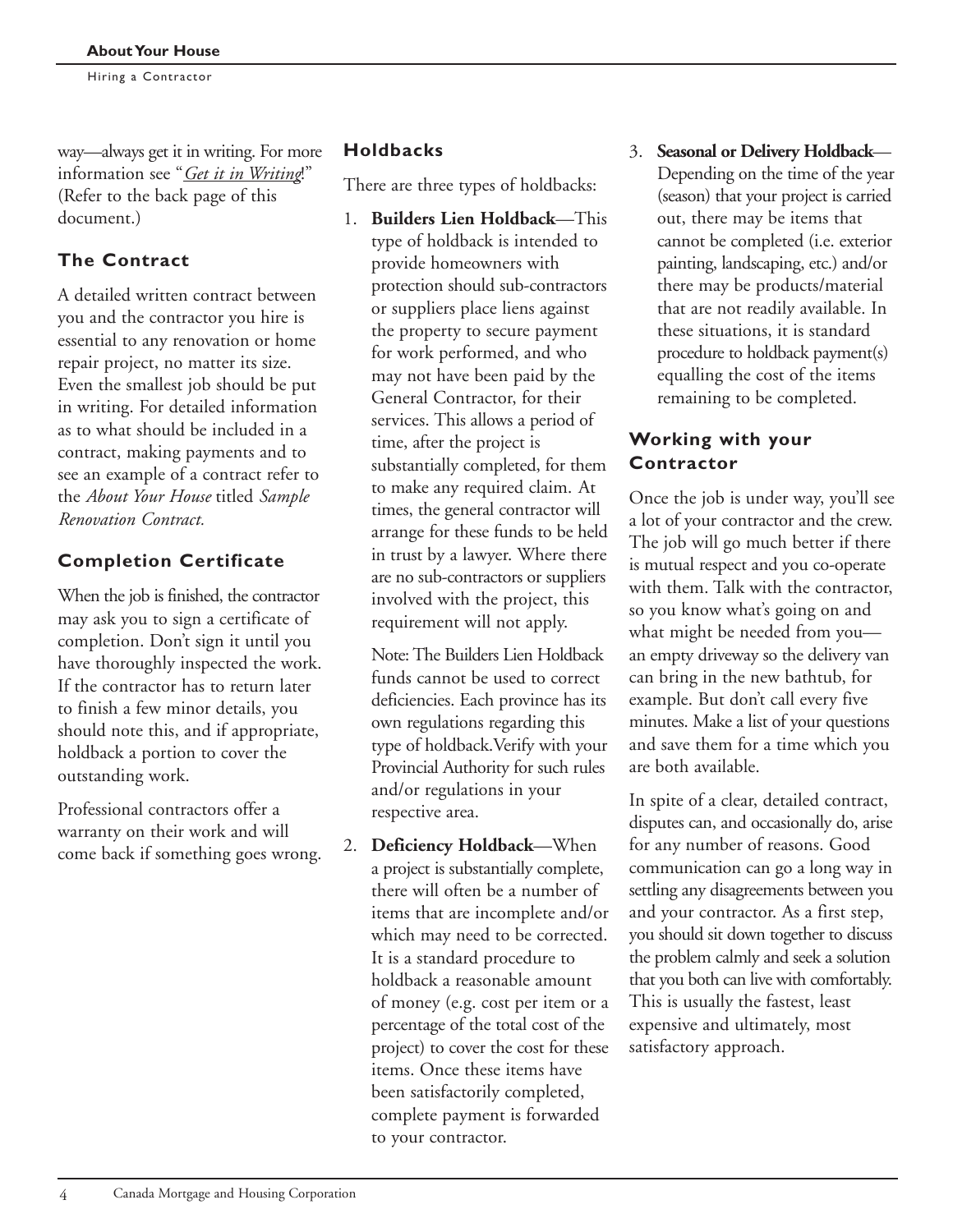Try to be reasonable. Don't overreact if something is wrong. Allow sufficient time for a response. As well, things the contractor can't control, like bad weather and backordered components, can delay the job, so leave a little leeway in your schedule for them.

If these steps have not helped, you can follow the dispute resolution method, or mediator as identified in the contract. Architects and construction arbitrators are often used to settle any disputes.

As a last resort, and in cases where things are going so badly that the project seems unworkable, you have the option of cancelling the contract. This is why it's wise to put a termination clause in the contract. You'll likely have to pay to get out of the deal, so it's best to agree on the cancellation penalty before you start.

If you think that some of the work is not up to local building standards, report it in writing to the appropriate inspection department, with a copy to your contractor. If the work doesn't meet building code requirements, the contractor should have to correct it at his or her expense.

Also, you can report poor workmanship and unsatisfactory business practices to the government department that granted the contractor a business licence, where applicable.

#### **Consumer Protection Laws**

There are several laws protecting consumers. Provincial and territorial consumer affairs or consumer relations departments usually administer consumer protection laws. They can help you resolve problems between you and your contractor. Sometimes a phone call is enough, but a letter outlining the problem (giving names, dates, addresses and details) is often required before any action can be taken.

The consumer protection authority may send a building inspector to examine the work. The inspector's report may be enough to settle the dispute. If not, the consumer protection office may provide mediation. The power of a government consumer protection office is a strong incentive for settlement. If it isn't and legal action is required, the consumer protection office will give you further advice and assistance.

The Better Business Bureau, a monitoring agency maintained by the business community, will also handle consumer complaints and mediate disputes and try to get a fair settlement.

If legal action is necessary, you may be able to take the contractor to small claims court without having to hire a lawyer or the complications and delays of a formal court case. Although small claims court is

relaxed and informal, its decisions are binding. The size of the claim you can make depends on the province or territory where you live. Your local courthouse can give you this information and direct you to the office that handles small claims cases.

#### **About Insurance**

It's important to make sure the contractor has workers' compensation and third-party liability insurance for all the people on the job and damage they may cause (\$2 million is standard, this may not be the case in rural areas). Your local Home Builders' Association is a good source of information for what is standard in your area. Don't just take the contractor's word—ask to see a certificate and check to make sure it's current. Don't accept or assume any liability for the contractor or trades people.

As for your liability, your homeowner's insurance policy may cover you during a project done by a renovator but you should always advise your insurance provider of any renovation work ahead of time. However, if you're acting as your own general contractor and employing trades people, your policy won't automatically cover you. You'll have to ask your insurance company for temporary coverage, which will likely involve a small extra premium. Again, make sure any trades people you hire have their own insurance.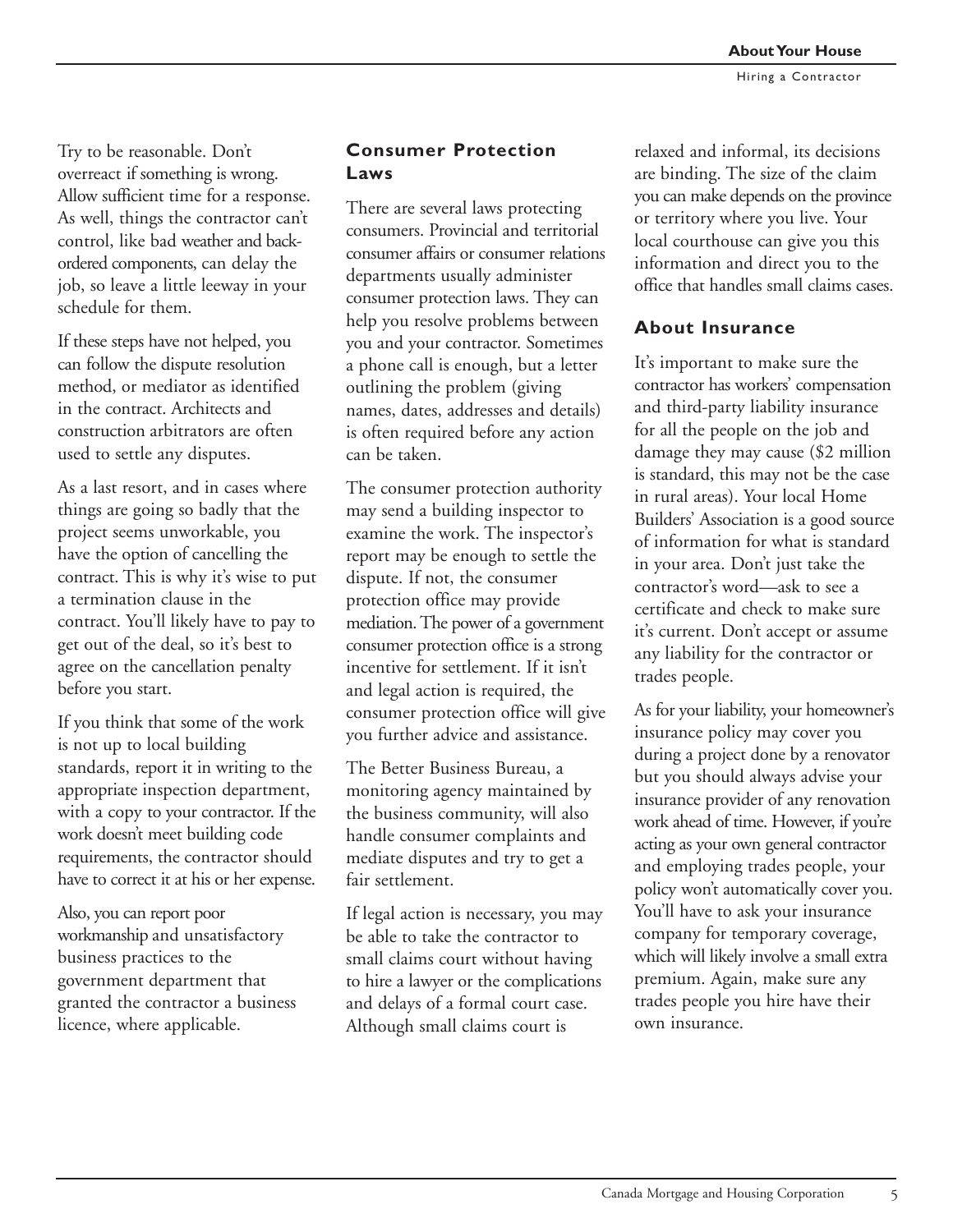### **Checklist—Hiring a Contractor**

#### **What to do first**

- Write a description of the work you want done with as much detail, as possible.
- $\Box$  Check with your municipal building department to ensure that the work can be done, and if zoning approval or any special permits are required.

#### **Find a contractor**

- $\Box$  Ask friends and neighbours for recommendations.
- $\Box$  Get names from your family members, friends, local home builder and renovator associations, building supply outlets and, in some municipalities, your local building department.
- $\Box$  Ask contractors for their business licence number and check with the local licensing office and the firm's insurance company for public-liability and propertydamage insurance and workers' compensation.
- Ask for references from past customers.
- $\Box$  Check with the Better Business Bureau for complaints against the contractor.

#### **Establishing the cost: getting estimates or proposals**

- □ Number of estimates or proposals:  $\begin{array}{c} 1 \\ -2 \\ -3 \end{array}$ 
	- Do you have:
- $\Box$  A complete description of the work to be done by the selected contractor?
- $\Box$  Samples and literature showing different products that could be used?
- $\Box$  Depending on the size of the project, plans or sketches and specifications of the work to be completed.

#### **The contract should contain**

- $\Box$  Correct and complete address of the property where the work will be done.
- $\Box$  Your name and address.
- $\Box$  Contractor's name, address, telephone and GST numbers.
- $\Box$  Detailed description of the work, plans (or sketches) and a detailed specification of the materials (type, quality, model) to be used.
- $\Box$  The right to retain a lien holdback as specified in provincial law.
- $\Box$  A clause stating that work will conform to the requirements of all applicable codes, such as building, safety and fire codes.
- $\Box$  Start and completion dates.
- The price and payment schedule (keep in mind the lien and seasonal holdbacks).
- Agreement on who (homeowner or contractor) is responsible for all necessary permits, licenses, inspections and certificates.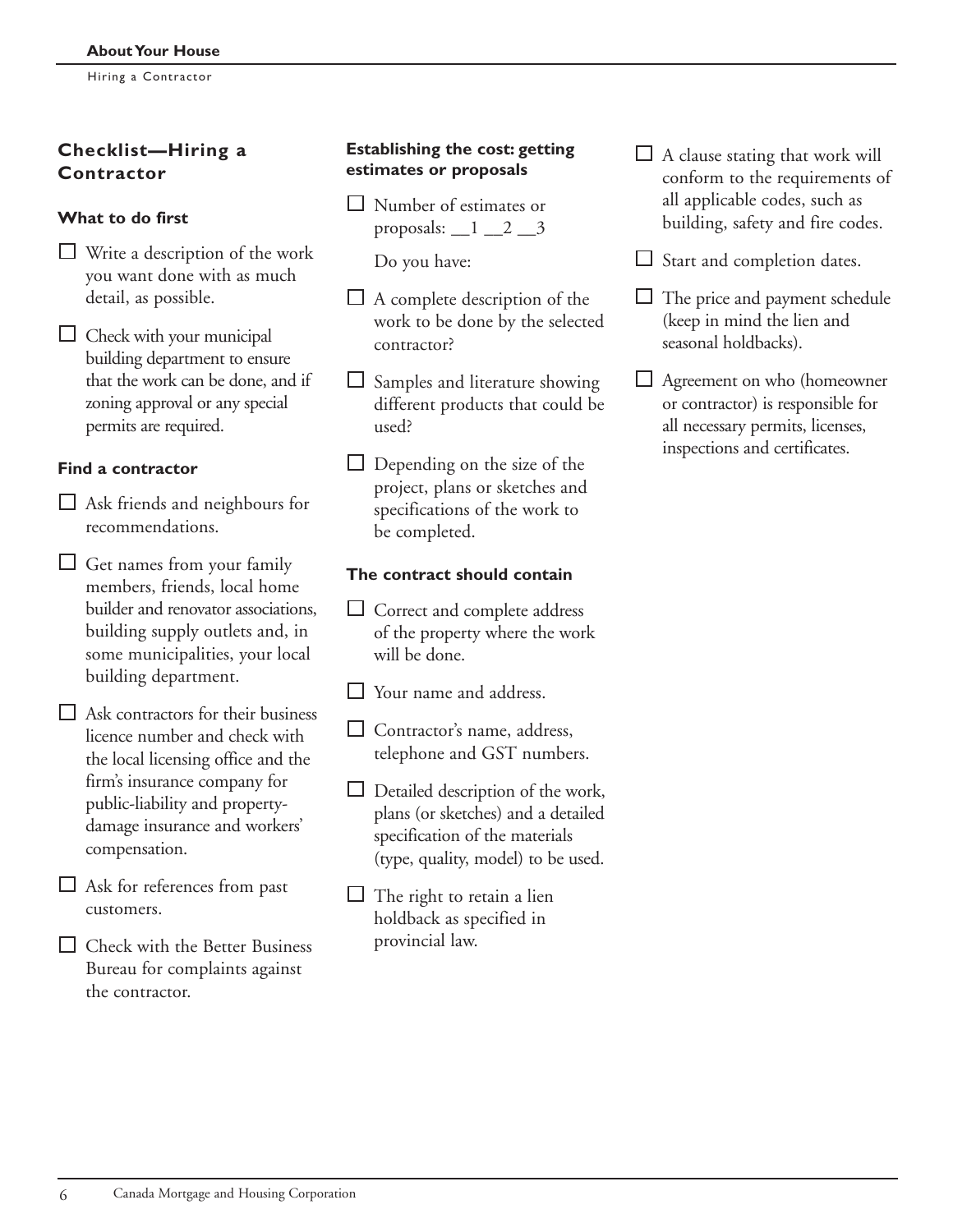#### **Contractor's responsibilities include:**

- $\Box$  Public liability insurance.
- **L** Property damage insurance.
- $\Box$  Identifying any necessary permits and ensuring all legal requirements are satisfied.
- Workers' compensation for all employees of the contractor or subcontractors.
- $\Box$  All work carried out under the contractor, including work done by subcontractors.
- $\Box$  Removal of construction debris when the job is finished.
- **Warranties on all contractor** supplied work and materials (in addition to manufacturer's warranties) for a period of at least one year.

#### **Homeowner's responsibilities include:**

- $\Box$  Ensuring that all contracted work conforms to zoning bylaws.
- $\Box$  Ensuring adequate working space and freedom of movement for workers, and use of utilities.
- Ensuring prompt payment according to the requirements of the law and the holdback and payment schedule.